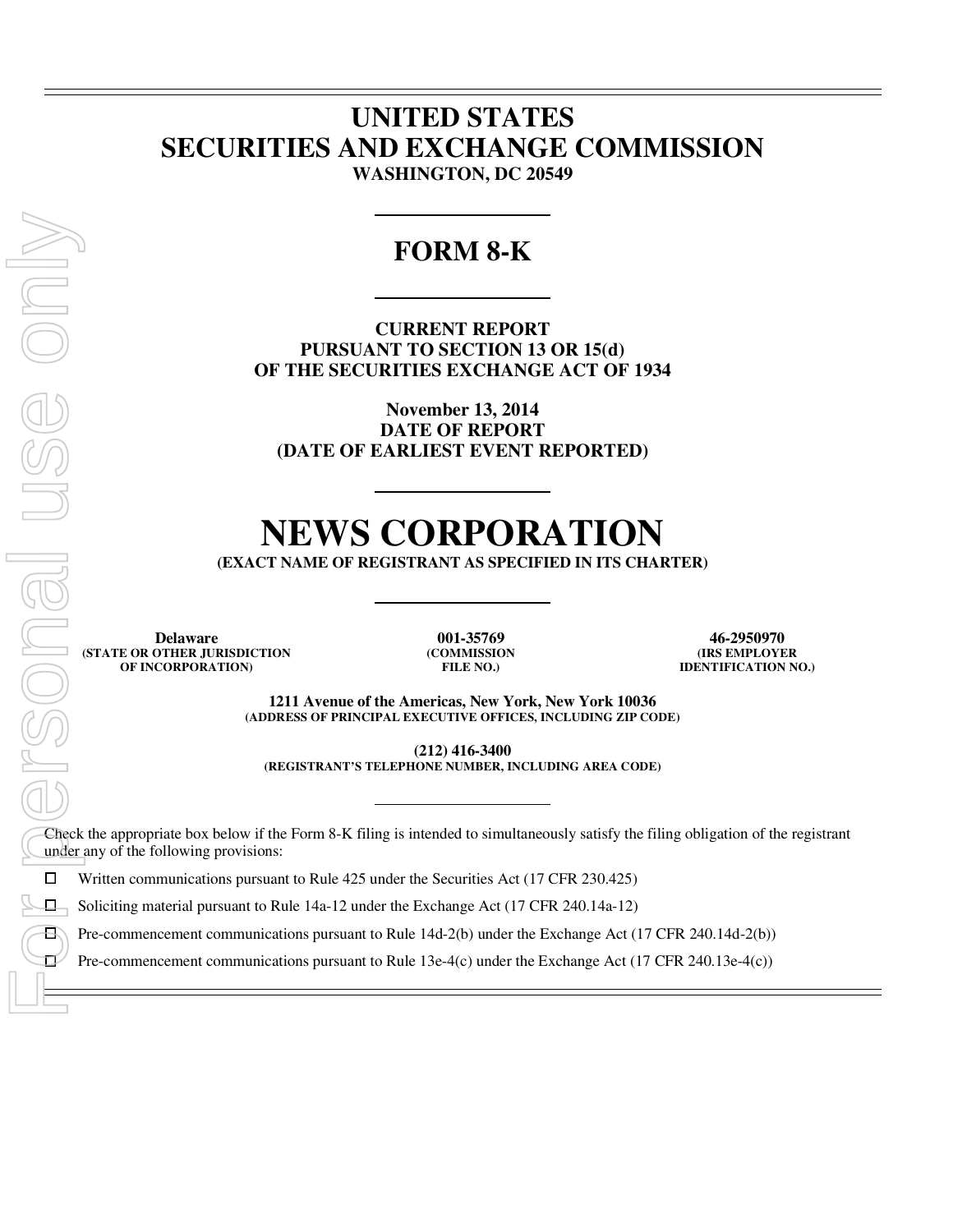### **ITEM 5.07 SUBMISSION OF MATTERS TO A VOTE OF SECURITY HOLDERS**

News Corporation (the "Company") held its Annual Meeting of Stockholders on November 13, 2014 (the "Annual Meeting"). A brief description of the matters voted upon at the Annual Meeting and the results of the voting on such matters is set forth below.

Proposal 1: The following individuals were elected as directors:

| <b>Name</b>        | For           | Against      | Abstain   | <b>Broker</b><br><b>Non-Votes</b> |
|--------------------|---------------|--------------|-----------|-----------------------------------|
| K. Rupert Murdoch  | 111,786,436   | 53,745,496   | 1,824,667 | 4,317,022                         |
| Lachlan K. Murdoch | 113, 153, 122 | 53,519,587   | 683,890   | 4,317,022                         |
| Robert J. Thomson  | 113,566,097   | 53, 102, 774 | 687,728   | 4,317,022                         |
| José María Aznar   | 106,174,041   | 60,496,912   | 685,646   | 4,317,022                         |
| Natalie Bancroft   | 105,973,956   | 60,697,056   | 685,587   | 4,317,022                         |
| Peter L. Barnes    | 111,016,283   | 54, 512, 871 | 1,827,445 | 4,317,022                         |
| Elaine L. Chao     | 109,257,972   | 57,412,530   | 686,097   | 4,317,022                         |
| John Elkann        | 122,960,815   | 43,707,078   | 688,706   | 4,317,022                         |
| Joel I. Klein      | 112,362,516   | 54,305,001   | 689,082   | 4,317,022                         |
| James R. Murdoch   | 109,925,958   | 56,745,043   | 685,598   | 4,317,022                         |
| Ana Paula Pessoa   | 113,562,504   | 53,105,007   | 689,088   | 4,317,022                         |
| Masroor Siddiqui   | 113,558,428   | 53,110,599   | 687,572   | 4.317.022                         |

Proposal 2: A proposal to ratify the selection of Ernst & Young LLP as the Company's independent registered public accounting firm for the fiscal year ending June 30, 2015 passed and was voted upon as follows:

| For:     | 167, 104, 420 |
|----------|---------------|
| Against: | 3,874,535     |
| Abstain: | 694,666       |

Proposal 3: A proposal to approve, on an advisory, nonbinding basis, executive compensation passed and was voted upon as

| For:                     | 138.369.886 |
|--------------------------|-------------|
| Against:                 | 26,830,145  |
| Abstain:                 | 2.156.568   |
| <b>Broker Non-Votes:</b> | 4,317,022   |

Proposal 4: A proposal to vote, on an advisory, non-binding basis, for the preference as to the frequency of future advisory votes to approve executive compensation was voted upon as follows:

| One Year:                | 160,978,805 |
|--------------------------|-------------|
| Two Years:               | 217.584     |
| Three Years:             | 3.993.626   |
| Abstain:                 | 2.166.584   |
| <b>Broker Non-Votes:</b> | 4.317.022   |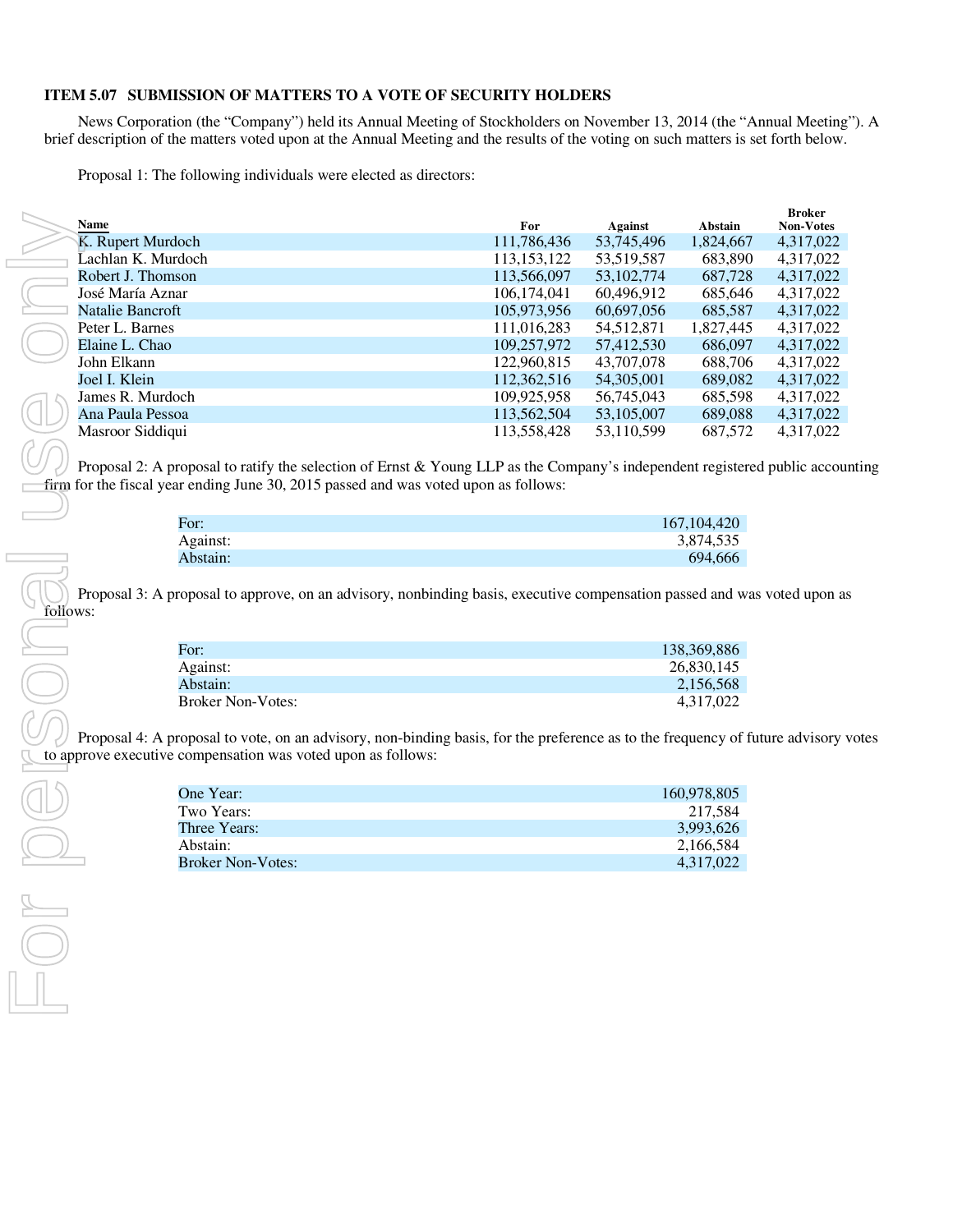Proposal 5: A proposal to approve the material terms of the performance goals under the News Corporation 2013 Long-Term Incentive Plan, as amended and restated, for purposes of Section 162(m) of the Internal Revenue Code passed and was voted upon as follows:

| For:                     | 163.324.241 |
|--------------------------|-------------|
| Against:                 | 3.996.094   |
| Abstain:                 | 36.264      |
| <b>Broker Non-Votes:</b> | 4.317.022   |

Proposal 6: A stockholder proposal to eliminate the Company's dual class capital structure did not pass and was voted upon as follows:

| For:                     | 79,057,219 |
|--------------------------|------------|
| Against:                 | 87.590.542 |
| Abstain:                 | 708.838    |
| <b>Broker Non-Votes:</b> | 4.317.022  |